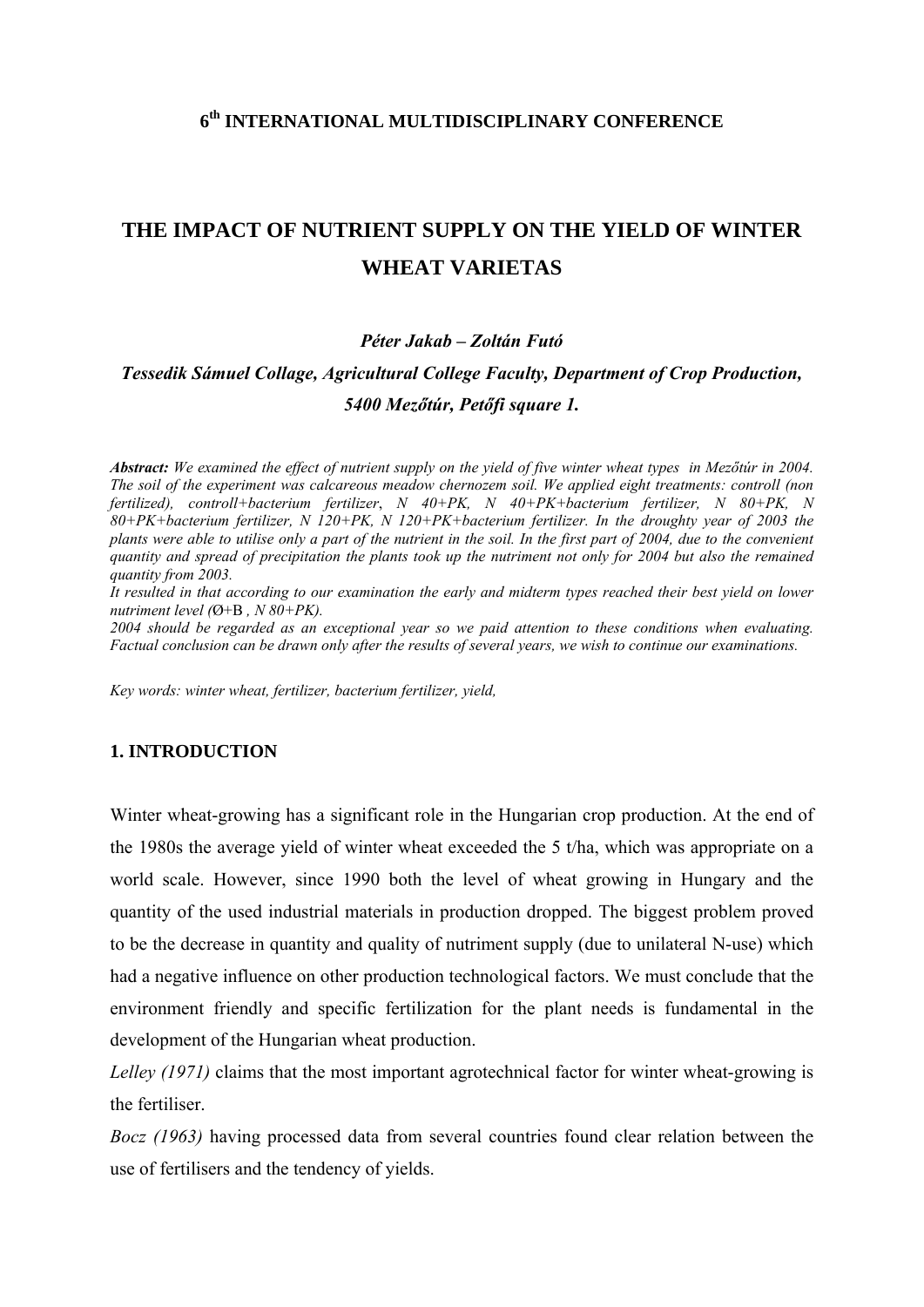*Erdei and Szániel (1975)* emphasise that fertilisers do not only increase production but also improve the quality for seeds, mill and baking industry.

As the result of purification, the number of officially recognised wheat types has significantly increased (in 2003, 126 officially recognised types) and their environmental and agrotechnical needs highly differ from one another. For this reason, not only the detailed examination of different types but the testing of different fertiliser reduction are essential. (*Jolánkai, 19*81; *Pepó Pé, 1984; Sárvári, 1987*).

#### **2. MATHERIAL AND METHOD**

#### **2.1. Soil properties of the experimental field**

The experiment was set in the experimental field of the Department of of Plant Cultivation at the Agricultural College Faculty of the Tessedik Sámuel College. The soil for the experiment was calcareous meadow chernozem with approximate neutrality ( $pH_{KCl}$  6,72). According to the pre-soil tests the nitrogen content was acceptable (Humusz% 3,07) the phosphorus content was law but the potassium content was satisfactory (Al-soluable  $P_2O_5$  64 mg/kg, K<sub>2</sub>O 433 mg/kg).

#### **2.2. Weather in the experimental years**

The distribution of humidity during the growing of wheat was favourable. (Fig 1.) The great humidity in October assisted the germination, inflation and early development of plants. Except in May, there was more humidity in each month than the average which helped the stooling, shooting, blooming and graining of the wheat (Table 2). The growing season in 2003-2004 was favourable for winter wheat.

#### **2.3. The main features of the agrotechnical applied**

Our small-scaled plough experiment was set in three replications, organised as a random block in 2004. We set eight levels of nutriment supply in our experiment: control treatment (without fertilization), control+bacterial manure, N 40+PK, N 40+PK+bacterial manure, N 80+PK, N 80+PK+bacterial manure, N 120+PK, N 120+PK+ bacterial manure.

The total quantity of potassium and phosphorus and the bacterial manure (MicroSoil) were released into the soil in autumn. The N-fertilizer was released both in autumn and early spring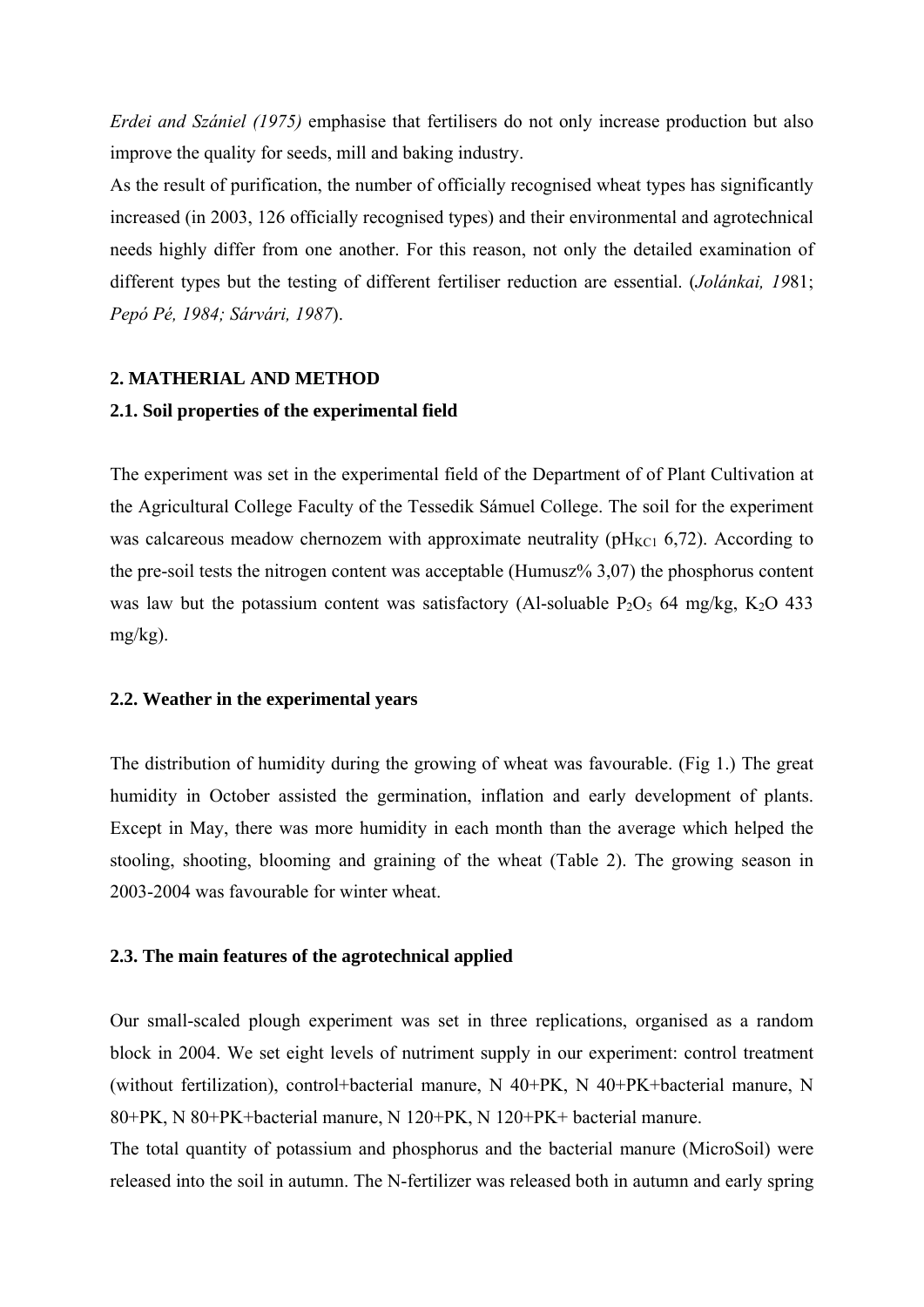(30-70%). The wheat types in the experiment were the Mv Palotás, Mv Marsall, Mv Verbunkos, Buzogány, Mv Csárdás.

## **3. RESULTS**

The yield of early maturing Mv Palotás differed from 4,86 to 5,82 t/ha on different levels of nutrient. It reached the biggest yield under the Ø+B treatment, the bigger portions of nutriment only decreased the yield in tendency. In the case of N 120+PK+B treatment the yield of wheat was significantly smaller than under the Ø+B treatment since the high fertilizer portion and the favourable year together caused yield depression. Its ability to use natural nutriments is average comparing it to the examined types. Its yield, without fertilization, is 5,71 t/ha (Figure 1).



Figure 1. The yield of Mv Palotás on different nutrient levels

The yield of the other early maturing type, Mv Marshall, was the biggest it almost exceeded the 6 t/ha quantity in almost each treatment. The ability to use natural nutrients was also the best of this type as without fertilization it reached 6,81 t/ha. It produced the biggest yield, like My Palotás, under the Ø+B treatment (6,88 t/ha). Its smallest yield was registered under the N 120+PK+B treatment (5,93 t/ha). Treatments with bigger doses than Ø+B decreased the yield in tendency but the difference did not reach the significant level. (Figure 2).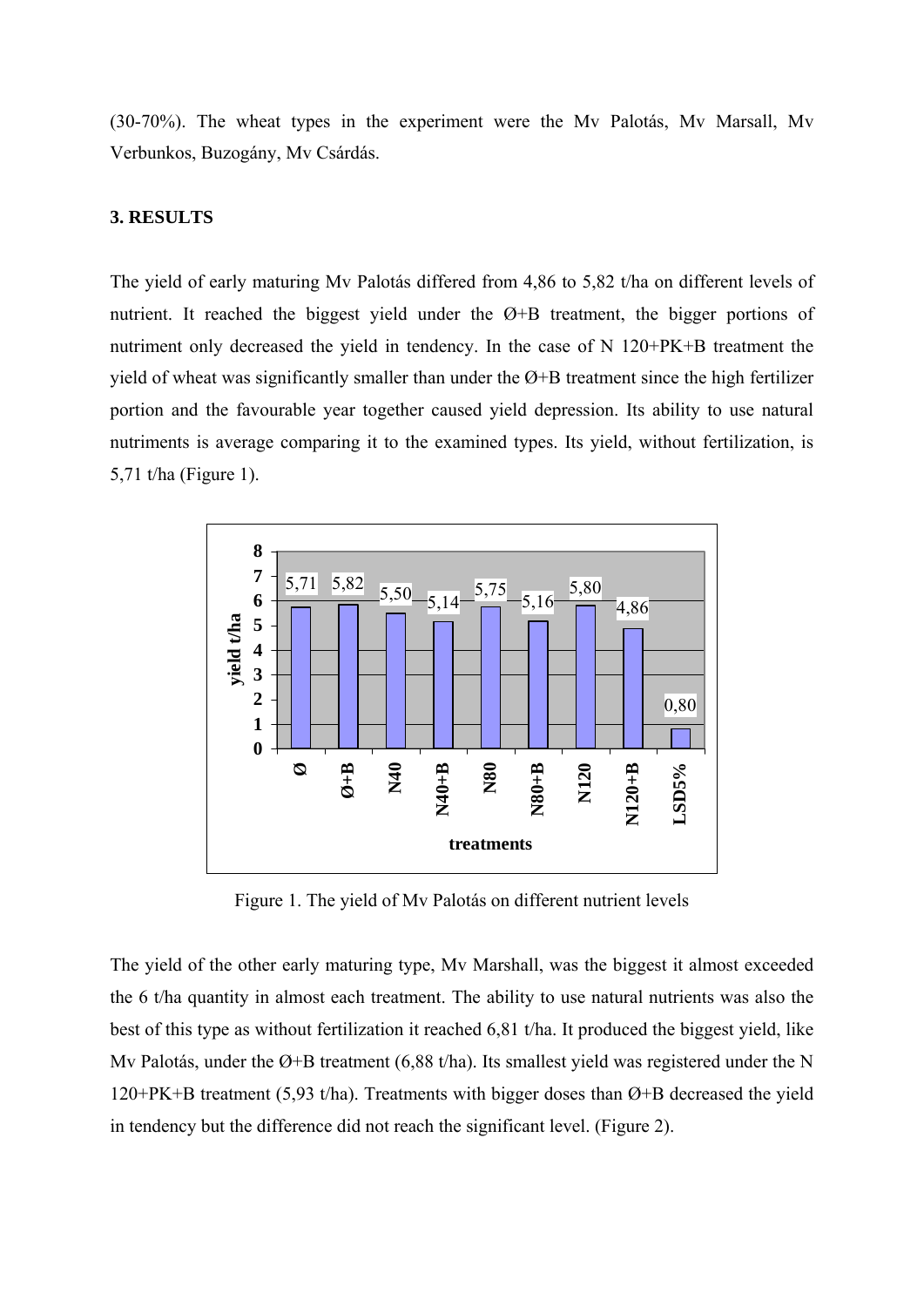

Figure 2. The yield of Mv Marsall on different nutrient levels

The maximum yield of medium maturing Mv Verbunkos was reached on N 80+PK nutrient level (5,67 t/ha), the biggest nutrient portions did not produce any further increase. Its yield under the Ø and N 80+PK+B treatments was significantly smaller than under the N 80+PK (Figure 3).



Figure 3. The yield of Mv Verbunkos on different nutrient levels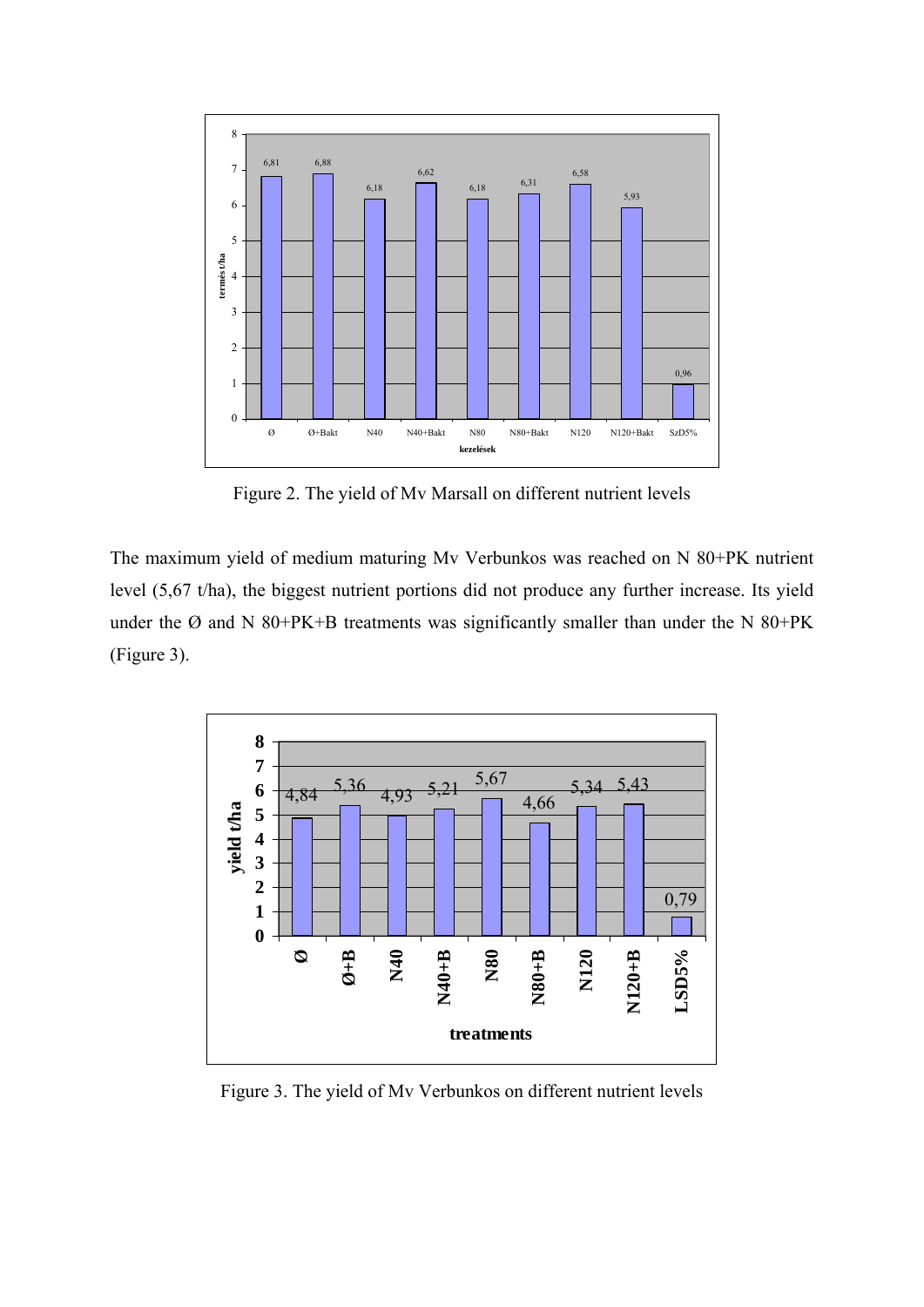The biggest yield of medium maturing Buzogány was recognised under the Ø+B treatment  $(6,98 \text{ t/ha})$  and the smallest under the N 80+PK (5,58 t/ha). The difference here was significant. The biggest portions than 0+B only decreased the yield in tendency except in the case of N 80+PK treatment (Figure 4).



Figure 4. The yield of Buzogány on different nutrient levels

Unlike all the other types, the late maturing Mv Csárdás reached the biggest yield (6,0 t/ha) under the biggest nutrient supply (N 120+PK+B). This type is supposed to utilise the big quantity of nutrient the best due to its long growth period.

The yield under N 40+PK treatment was significantly smaller  $(4,87 \text{ t/ha})$  which was its minimum yield (Figure 5).